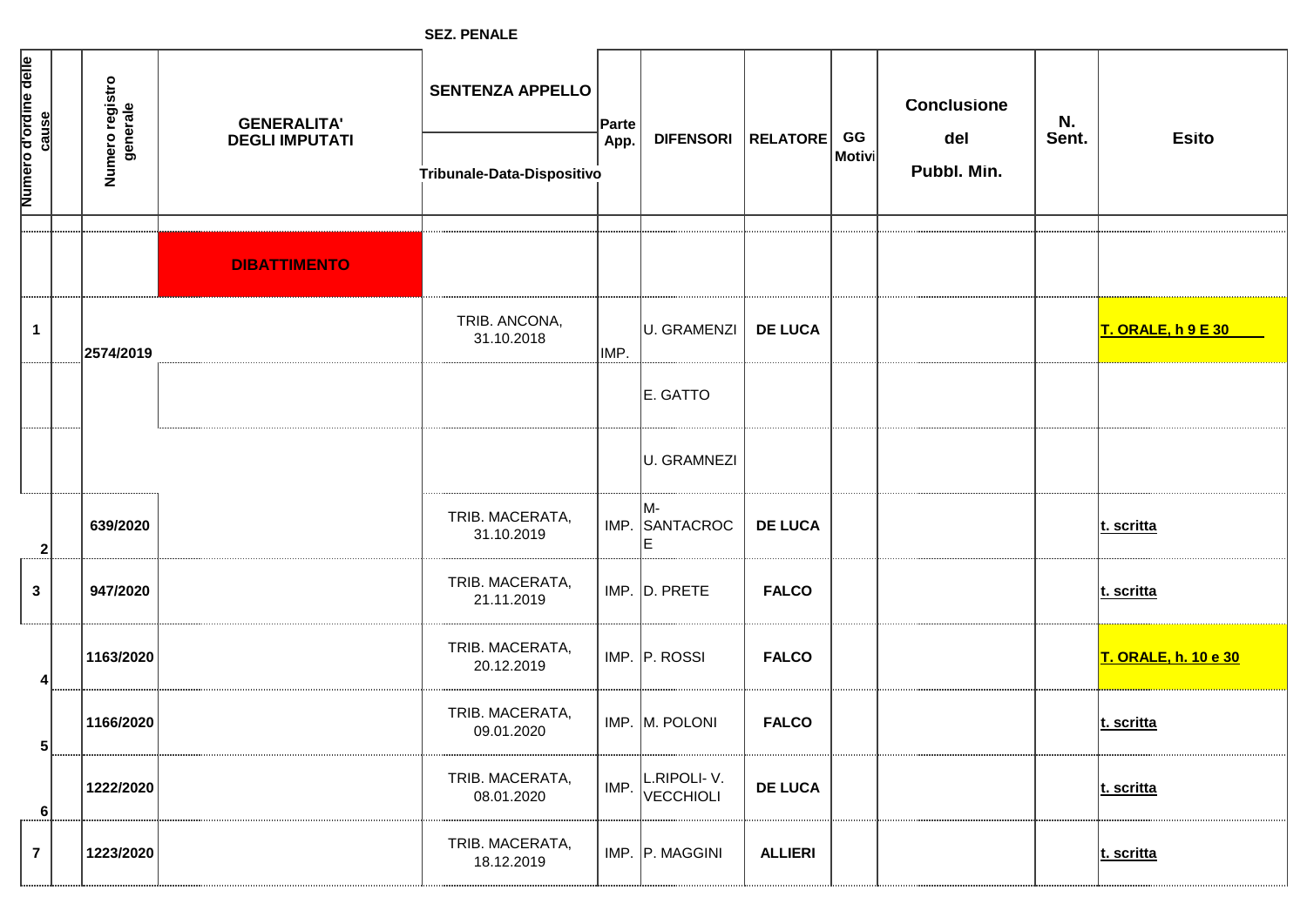| 8  | 1224/2020 |      | TRIB. MACERATA,<br>13.01.1982 |      | IMP. C. SCHIAVI                | <b>ALLIERI</b> |  | t. scritta                  |
|----|-----------|------|-------------------------------|------|--------------------------------|----------------|--|-----------------------------|
|    |           | P.C. |                               |      | M. FELIZIANI                   |                |  |                             |
| 9  | 1227/2020 |      | TRIB. MACERATA,<br>13.02.2020 |      | IMP. R. TASSETTI               | <b>DE LUCA</b> |  | t. scritta                  |
| 10 | 1229/2020 |      | TRIB. MACERATA,<br>11.11.2019 | IMP. | O.PERGALLIN                    | <b>DE LUCA</b> |  | t. scritta                  |
| 11 | 1232/2020 |      | TRIB. MACERATA,<br>13.02.1968 | IMP. | G. COFANELLI-<br>M. DE SANCTIS | <b>ALLIERI</b> |  | t. scritta                  |
|    |           | P.C. |                               |      | L. POLCI                       |                |  |                             |
|    |           | P.C. |                               |      | L.POLCI                        |                |  |                             |
|    |           | P.C. |                               |      | C.<br><b>CASTELLANI</b>        |                |  |                             |
| 12 | 1244/2020 |      | TRIB. PESARO,<br>07.01.2020   |      | IMP. A. BRACONE                | <b>ALLIERI</b> |  | t. scritta                  |
| 13 | 1245/2020 |      | TRIB.PESARO,<br>04.02.2020    | IMP. | C. FENICI- R.<br>BRUNELLI      | <b>FALCO</b>   |  | <b>T. ORALE, h. 10 e 30</b> |
|    |           | P.C. |                               |      | F.COLI                         |                |  |                             |
| 14 | 1246/2020 |      | TRIB. PESARO,<br>18.02.2018   |      | IMP. E. ROVINELLI              | <b>ALLIERI</b> |  | t. scritta                  |
| 15 | 1292/2020 |      | TRIB. ANCONA,<br>19.02.2020   |      | IMP. G.COLLI                   | <b>ALLIERI</b> |  | <b>T. ORALE, h. 10 e 30</b> |